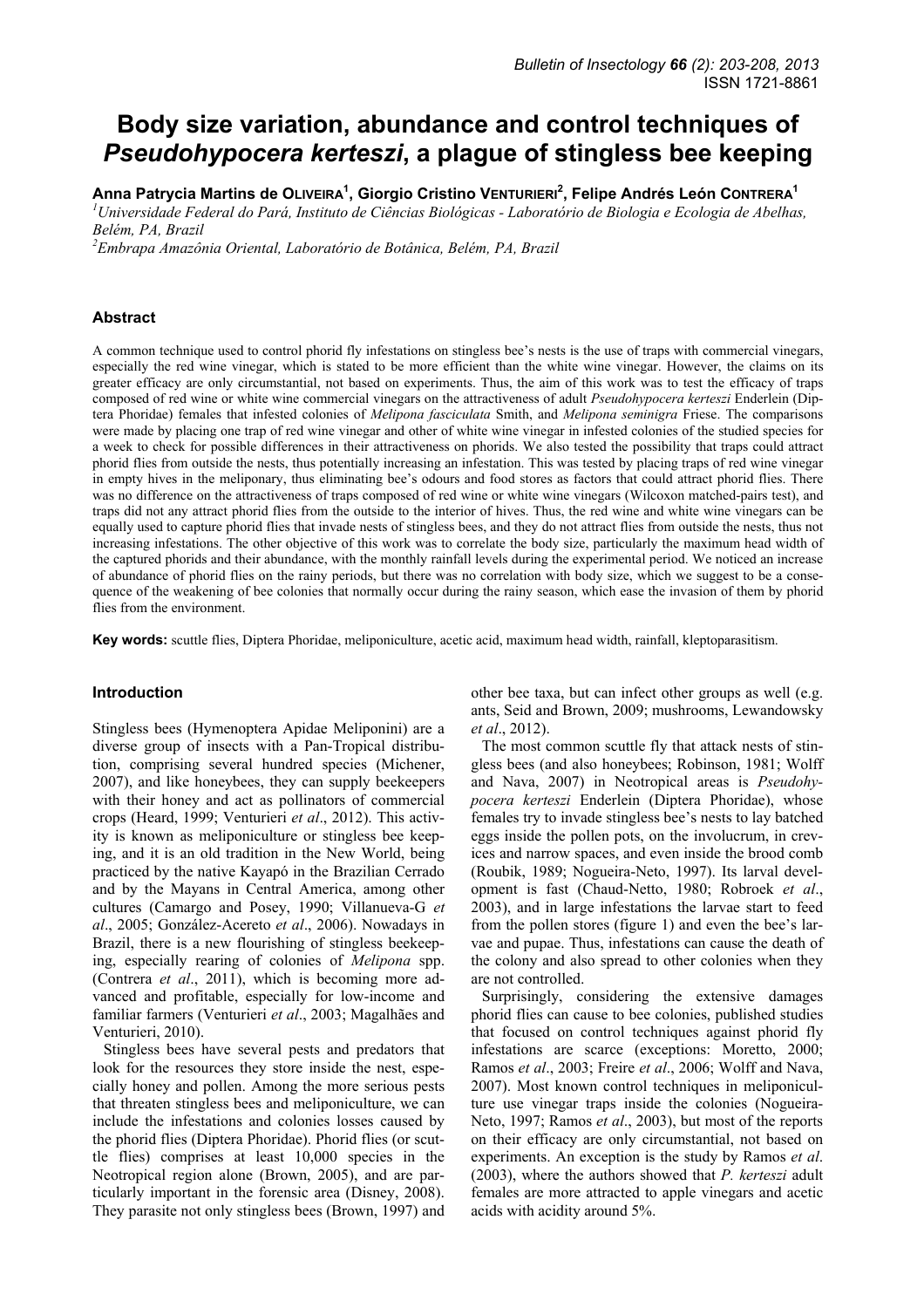

**Figure 1.** A dead colony of *M. marginata* infested with larvae of *P. kerteszi*, most of them walking and feeding on the honey and pollen pots. (photo by Cristiano Menezes) (In colour at www.bulletinofinsectology.org)

In Brazil, many beekeepers use traps based on commercial vinegars of red wine, which is thought to be better than traps based on white wine vinegars, but again, there are no published studies evaluating the efficacy of these vinegars on attracting phorid flies. There are also some criticisms to these vinegars traps. The criticisms are based on the possibility the traps would attract phorid flies that are outside the nest, because of their acid odour, thus increasing infestations (Souza *et al*., 2009).

Therefore, based on the lack on knowledge about phorid fly control techniques and aspects of morphometry and seasonal abundance, the goals of this study were to test the efficacy of traps composed by two different types of vinegars commonly used in stingless bee keeping (red wine and white wine), to test whether the traps would attract phorid flies from outside the colonies, thus increasing infestations and verify if there is any relationship between rainfall and the size and abundance of individuals.

# **Materials and methods**

## Phorid fly traps

To test the efficacy of phorid fly traps, we performed two series of experiments, the first to test the attractiveness of traps composed of red wine vinegar and white wine vinegar on phorid fly species that infested nests of *Melipona fasciculata* Smith and *Melipona seminigra* Friese, and the second to test whether the traps would attract external phorid flies to the colonies. Both experiments were performed in the meliponary of Embrapa Amazônia Oriental, in Belém, Pará State, Brazil (1°26'11.52"S, 48°26'35.50"W), from August 2010 until July 2011. The climate of the region is type *Af* (tropical rainforest climate, according to the Köppen-Geiger classification), which is characterized by dry seasons with a precipitation no less than 60mm on the dry months of the year and high temperatures (Peel *et al*., 2007). The experiments were performed sequentially, to avoid interference of one experiment on another.

In order to perform the first experiment, the colonies of the studied species present in the meliponary (around 200 colonies) were constantly checked (at least twice a week) to detect possible infestations by phorid flies. When phorid flies were observed, two phorid fly traps, composed of rounded-shaped plastic vials (40 mL full capacity, figure 2), were put on the colonies; one was filled with 30 mL of red wine vinegar (Minhoto™,  $4.0\%$ acidity) and the other with 30 mL of white wine vinegar (Minhoto™ 4.0% acidity). The vials had a small orifice (0.4 cm) in their top, enough to allow the entrance of phorid flies but not enough to allow the entrance of bees (see model in Ramos *et al*., 2003). Vials were put inside the colonies at randomly positions, always on the top corners of the colonies, and each vial was put diametrically opposed to the other, in order to avoid site preferences and interferences of one trap on another. The distance of the traps to the lid of the colonies was around 2 centimetres, sufficient to avoid the traps to be obstructed by the lid and to allow the entrance of the phorids (figure 2).

Both traps were left in the colony for seven consecutive days. This period was determined because we observed (in previous observations) that after this period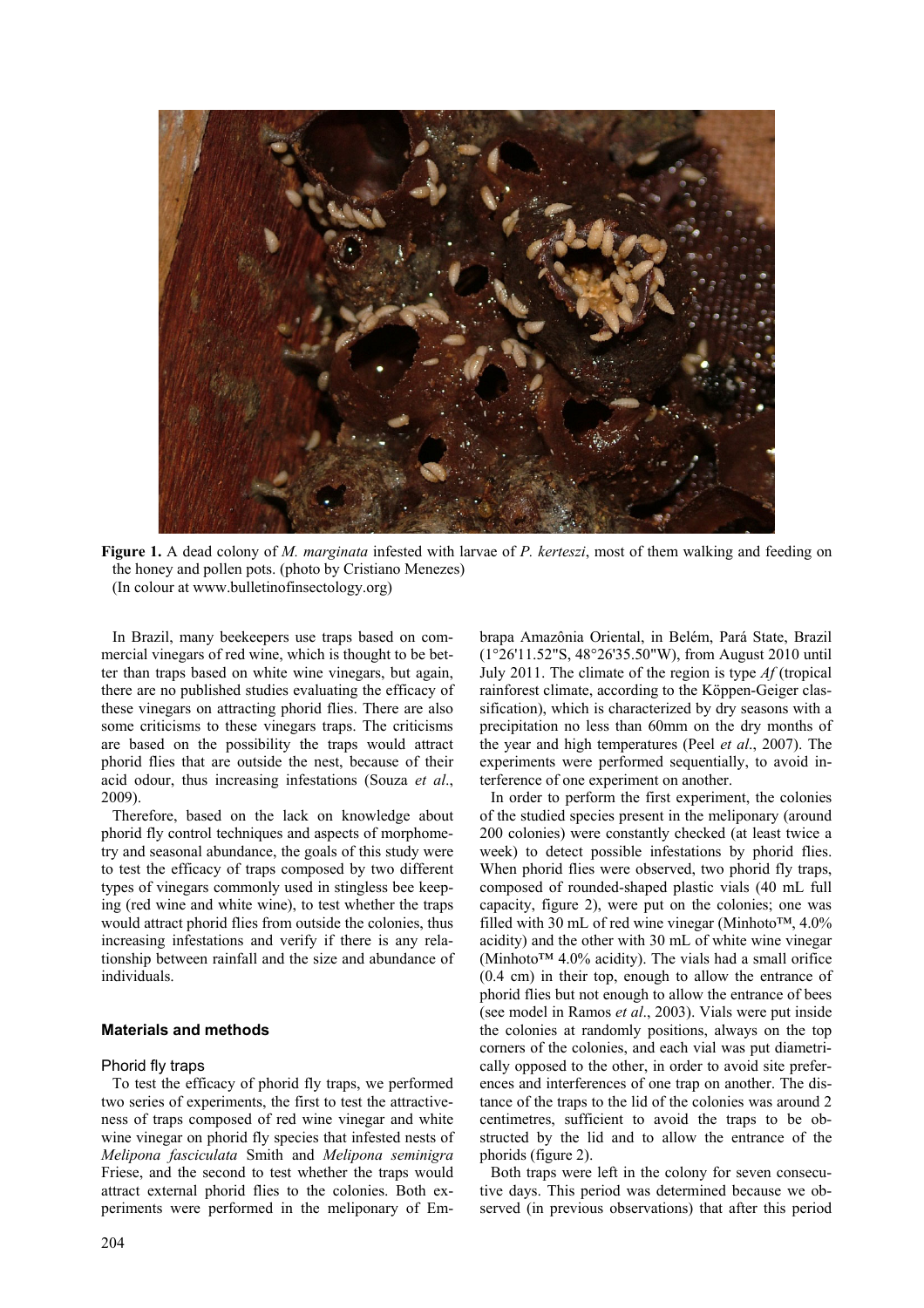

**Figure 2.** Phorid traps composed of red wine (bottom right) and white wine vinegars (upper left), being removed from a colony of *M. flavolineata*, after a week inside the colonies. Notice the holes on the top of the vials are closed with cerumen. (photo by Cristiano Menezes) (In colour at www.bulletinofinsectology.org)

of time the workers inside the colony normally close the trap hole with cerumen, thus not allowing more captures of phorid flies. After the seven-day period, the traps were removed and the identification of the phorid flies captured in each trap was done. Twenty-six trials were performed for *M. fasciculata* colonies and 13 for *M. seminigra*. The comparisons of the amount of phorid flies attracted on each trap, per bee species, were performed by using a Wilcoxon matched-pair test (Zar, 1999), with a significance level of 5%.

To test whether the traps would attract phorid flies from the surroundings to the interior of colonies, we placed five empty hives used for nesting *Melipona flavolineata* Friese colonies (Venturieri, 2004) in the meliponary, which received two vials containing 30 mL of red wine vinegar. The traps were offered seven days consecutively, like the previous experiment, and the position of the hives in the meliponary were randomly determined in each trial (14 trials). We used empty and unused hives in order to avoid the effect of bee and food stores odours in the experiment. If phorid flies were attracted to these traps, they should therefore have been exclusively to the odour of the vinegars, not to bees or food stores.

#### Body size, abundance, and rainfall

To evaluate if there was a relationship between local rainfall on the body size and abundance of phorid flies throughout the study period (August-2010 to July-2011) we used the individuals captured in the traps on the phorid traps experiment (phorid flies from nests of *M. fasciculata* and *M. seminigra*). We measured (by using a Zeiss-V9 dissecting microscope) their maximum head width (MHW) and verified its relation with the monthly

rainfall data  $(mm<sup>3</sup>)$  with a Mann-Whitney test (since the data were not normal nor had homogenous variances) by categorizing the months in dry (rainfall levels lower than 200 mm) and rainy (rainfall levels greater than 200 mm).

To verify the relationship between the abundance of phorids and monthly precipitation, we also performed a Mann-Whitney test. All tests were performed in Statistica® 7.0 with a significance level of 5%.

# **Results**

#### Phorid fly traps

In the first experiment, the only species of phorid fly captured inside the nests was *P. kerteszi*. The majority of flies captured were females (99.3%,  $N = 617$ ), and thus only females were used in the statistics of vinegar attractiveness. There was no significant difference in the number of *P. kerteszi* females attracted on the red wine vinegar and in the white wine vinegar nor in *M. fasciculata* (red vinegar:  $N = 297$ , white vinegar:  $N = 227$ , Wilcoxon-test:  $Z = 0.77$ ,  $p = 0.44$ , 26 trials; figure 3a) nor in *M. seminigra* (red vinegar:  $N = 57$ , white vinegar: N  $= 36$ , Wilcoxon-test:  $Z = 0.45$ ,  $p = 0.65$ , 13 trials; figure 3b). In the hives that contained only vinegar traps (14 trials), no phorid fly was captured, but instead we only found a small number of drosophilids  $(N = 16)$ .

## Body size, abundance and rainfall

*P. kerteszi* females were more abundant in the rainy season (dry season: August-December 2010,  $N = 65$ ; rainy period: January-July 2011,  $N = 552$ ; Mann-Whitney test:  $U = 3.50$ ,  $Z = -2.27$ ,  $p = 0.02$ ; figure 4),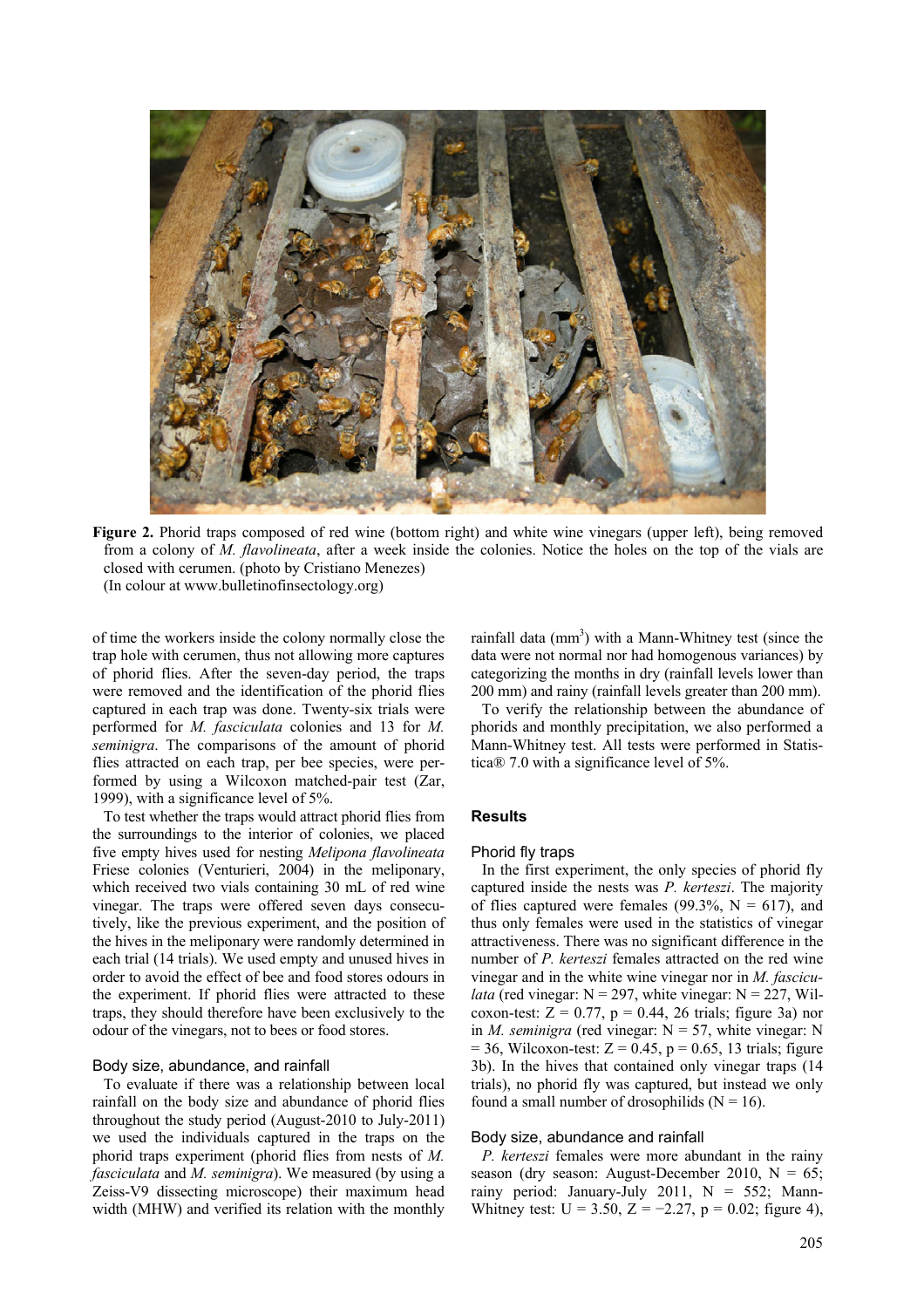

**Figure 3.** Median, 25-75%, and maximum and minimum *P. kerteszi* females captured in traps composed of red wine vinegar and white wine vinegar placed in nests of *M. fasciculata* (A), and *M. seminigra* (B) in the meliponary of Embrapa Amazonia Oriental, from August-2010 to September-2011. The same letters above the box-plots denote no significant differences ( $p > 0.05$ ) between treatments (Wilcoxon-signed ranks test).

but there was no significant difference ( $U = 14,244.5$ , Z = −0.82, p = 0.41) between the MHW of *P. kerteszi* females in the rainy (0.87  $\pm$  0.003 mm) and dry (0.86  $\pm$ 0.01 mm) seasons.

# **Discussion**

#### Effectiveness of vinegar traps

In forums on stingless bee keeping, and in conversations with beekeepers, it can be observed that there several solutions for phorid fly infestations are used, most using different kinds of vinegars and other artisanal products. Unfortunately, there were few attempts to compare their efficiency. Most data on treatments are only circumstantial, because they do not use control and experimental treatments: thus their efficacy cannot be confirmed.

One of the most common treatments against phorid flies, and the one tested in our experiments, is the use of red wine vinegar, which was thought to be more attractive than white wine vinegar to flies. However, our results show that there is no significant difference on the attractiveness of red wine and white wine vinegars on *P. kerteszi* females. A similar result was found by Peruquetti *et al.* (2012), comparing red wine vinegars and apple cider vinegars, which did not have any difference on their attractiveness, but the authors placed the traps outside the nests, thus they did not actually compared the effect of the vinegars on phorid flies that had invaded the bee colonies. In our study, the two tested vinegars (derived from grape wine) had the same acidity level (4%).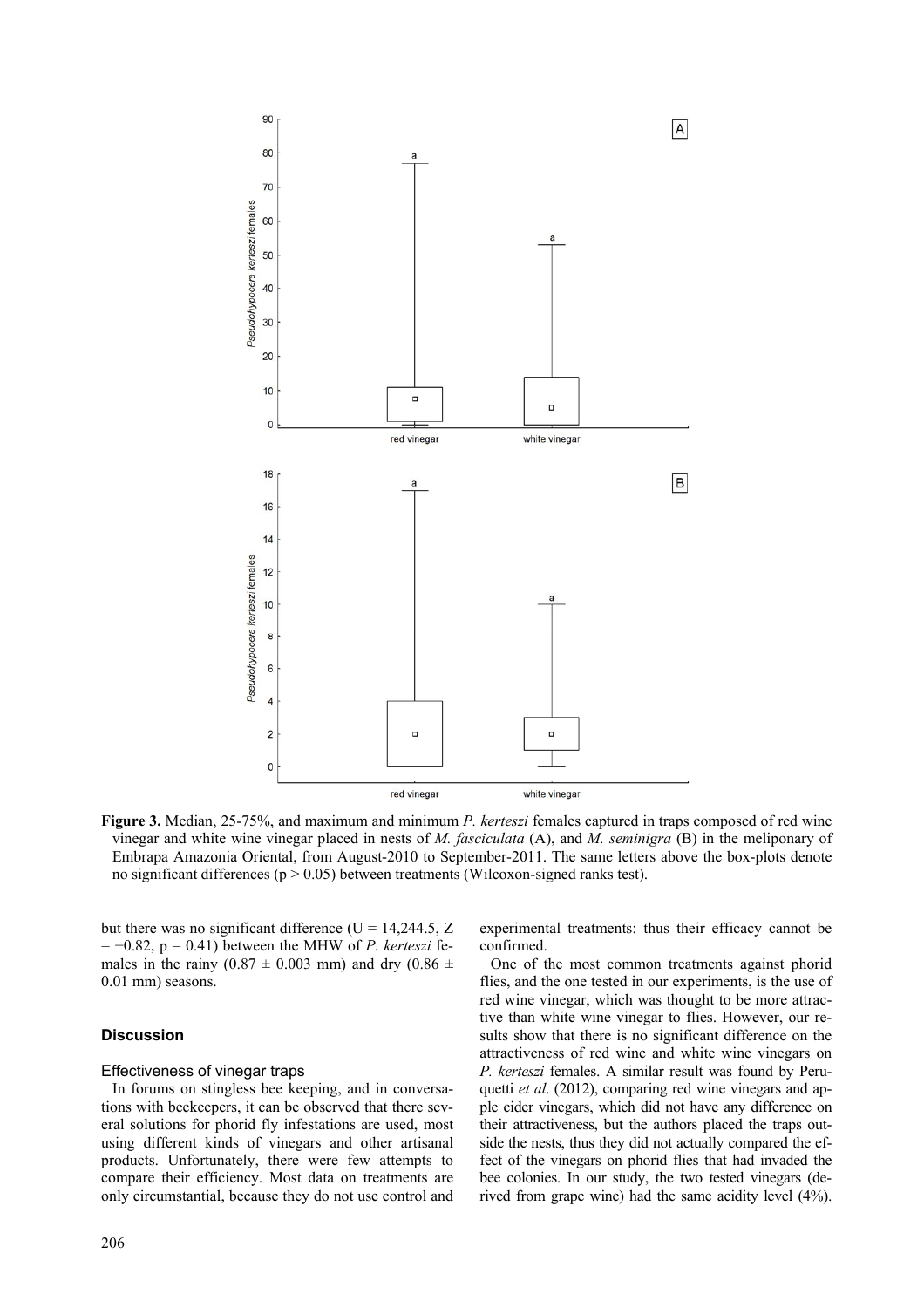

**Figure 4.** Median, 25-75%, and maximum and minimum *P. kerteszi* females captured in the rainy and dry seasons in nests of *M. fasciculata* and *M. seminigra* in the meliponary of Embrapa Amazonia Oriental, from August-2010 to September-2011. Different letters above the box-plots denote significant differences ( $p < 0.05$ ) between seasons (Mann-Whitney U-test).

The work of Ramos *et al*. (2003) showed that *P. kerteszi* adult females were more attracted to apple vinegars with acidity around 5%. Thus, it might be possible that the attractiveness of vinegars is primarily related to its acidity level, a factor that should be investigated in future studies.

In this study, we aimed to test a cheap and common procedure used against phorid flies, because stingless bee keeping is yet an activity mostly performed by lowincome and familiar farmers (Magalhães and Venturieri, 2010), which do not have access to more expensive chemicals, like glacial acetic acid. In other contexts, like in scientific meliponaries, with better infra-structure and availability of chemicals, the use of more advanced procedures might be considered, although it should always be a solution that avoids the contamination of food pots and larvae. For example, in the study of Moretto (2000), the author used a solution of oktrine (fly poison) plus vinegar or honey inside the colony, which was efficient on killing *P. kerteszi* adults and larvae, but it is unclear whether the treatment could contaminate and thus hinder the colonies.

Regarding the possibility that vinegar traps could attract phorid flies to the nests, thus increasing an infestation (Souza *et al*., 2009), our data show that this is not true. Since the hives used in the experiment were new, the only possible attraction for phorid flies was the vinegar traps placed inside them. In 14 trials, none of them attracted phorids. We can therefore state the traps are safe to use, and can be used preventively, since they do not attract extra phorid to the nests.

However, the use of phorid traps should not be the only procedure against infestations. The vinegar traps only attract adult phorid flies that entered the nest or were born in it, but not the larvae. For the elimination of larvae, manual cleanings of the colony and removal of damaged pollen pots is recommended. Also, the most important procedure against phorid fly infestations is to keep the nests in good conditions, without damaging the food pots

and internal structures during handling and during the transportation of colonies to other locations, when eggs can be destroyed if the handling is not careful. In cases of extreme infestations is recommended to discard the contaminated structures of the nest, like pollen pots with fly's larvae and even the brood comb, if necessary, to avoid they spread to other colonies (Nogueira-Neto, 1997).

#### Body size, abundance and rainfall

Studies relating body size measures, phorid abundance and rainfall data are still rare. However, the work of Pereira (2006) compared the body size of females and males of *Megaselia scalaris* Loew (Diptera Phoridae) and *P. kerteszi* in relation to rainfall in the Western Amazon and found that females of both species were bigger than males and males were bigger in the rainy season, although the females did not show this trend. In our work, we did not find significant differences on the maximum head width of *P. kerteszi* females on the rainy and dry seasons, like the work of Pereira (2006).

However, we found that *P. kerteszi* females were more abundant in months with higher rainfall levels than in drier periods. Since the captured phorids were inside the colonies, we suggest their abundance variation a result of the weaker state of the colonies during the rainy season as well as the conditions of the environment, which may provide better breeding rates for *P. kerteszi* females. Regarding the colonial conditions, other studies (e.g. Roubik, 1982; Veiga *et al*., 2013) showed that in the Amazonian rainy season stingless bee colonies experience a decrease in their populations, food stores, and general conditions, thus being more susceptible to be invaded by parasites and natural enemies, like ants and phorid flies. In these conditions, the phorid flies from the environment may have more facilities to invade and parasite the bee colonies, compared with the dry season, when colonies are more populated and healthier.